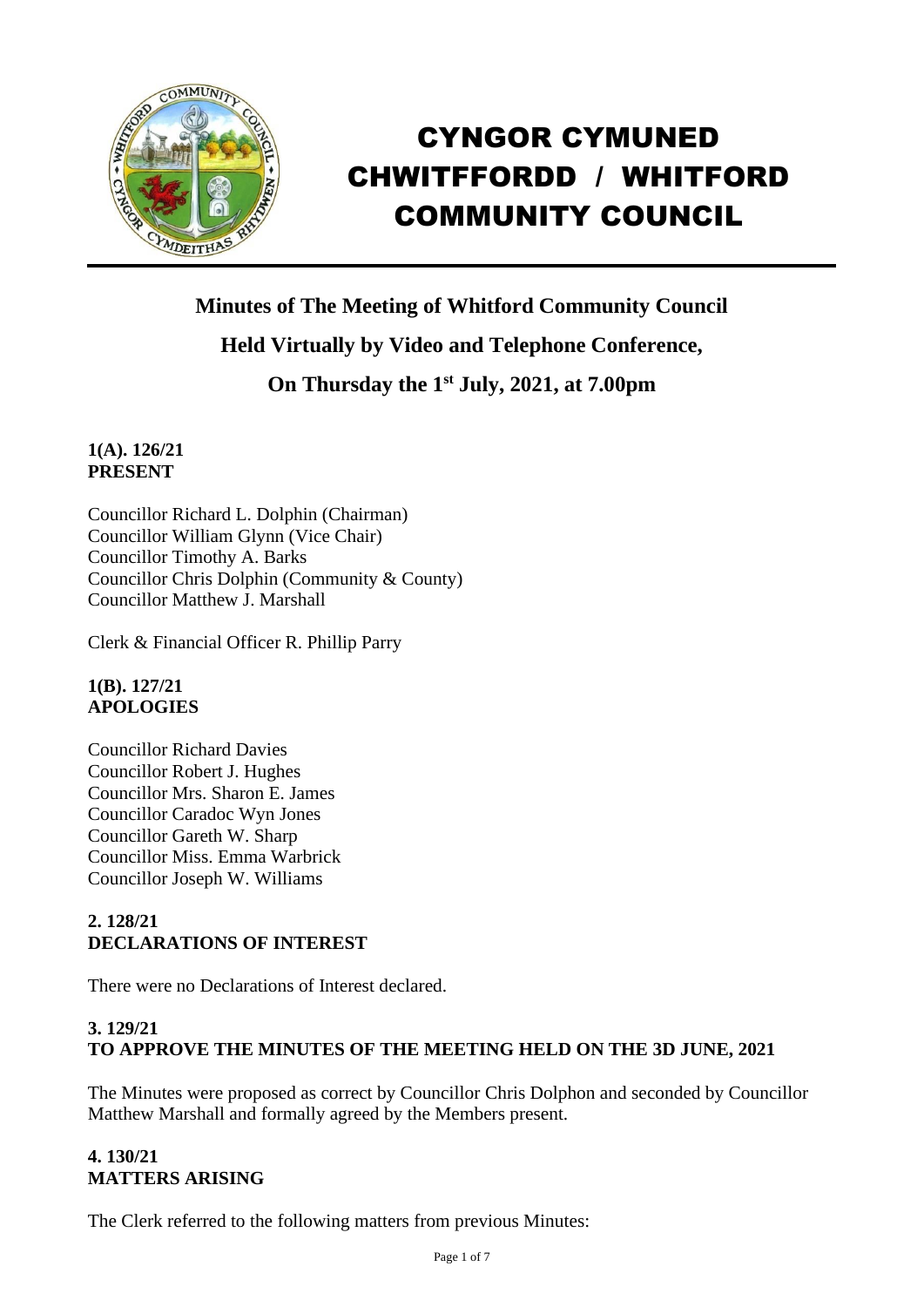**(1) Minute no: 4. 114/21 (1) (page 2)** – in relation to a further phase of the footpath project in Gorsedd. The Clerk advised, that Councillor Chris Dolphin had further contacted County Highways, to express the disappointment of the Community Council, that the promised quotation had not been received. The Clerk further advised, that a quotation had been received on the 17<sup>th</sup> June, at a cost of £6,824.00 plus VAT.

The Clerk recollected to Members, that a figure of £7,000.00 had been placed in the ear-marked reserves for this footpath phase, which had been agreed by Council in the budget setting process in January, 2021. The Clerk, therefore, had sent the quotation to the Chair and Vice Chair of Council to determine in-between meetings. The Clerk confirmed, that the quotation had been agreed, whereby the County Council had been issued with a Work Order, to the contractor J. R. Roberts (Resurfacing Contractors). The Chair and Vice Chair had agreed to Suspend Financial Standing Orders in relation to receiving one quotation.

**Members agreed the following: (1)** Confirmed acceptance of the above referred to quotation **(2)** Confirmed the Suspension of Financial Standing Orders, in relation to receiving one quotation. Members took into consideration, that the cost per square metre from the contractor was cost effective taking into consideration previous quotations received for phase one in Pantasaph, together with the increase in tarmac cost. Therefore, the quotation was cost effective for the public purse **(3)** The contractor is registered on the Flintshire County Council list of approved contractors.

**(2) Minute no: 5(B). 116./21 (page 3)** – in relation to the future commencement of Council meetings in Carmel Village Hall, and in particular, the required equipment used to facilitate hybrid meetings. Councillor Richard Dolphin advised, that other public bodies such as the North Wales Police and Probation Services have used Sysco audio equipment. The current regulations for usage in Village Halls, including the Welsh Government meeting regulations were further discussed.

**Members agreed the following:** To continue with virtual meetings, until such time as regulations allow appropriate access in Carmel Village Hall.

#### **5(A). 131/21 CORRESPONDENCE**

#### **The following correspondence had been received, that was required to be either advised to, or dealt with by the Members:**

**(1)** The Clerk advised, that the following criminal offences had been reported to the North Wales Police, that had occurred within the Whitford Community Council area:

**Carmel -** 1 x Burglary / 2 x Violence **Gorsedd -** No crimes reported

**Lloc – (Services area)** 1 x Drugs / 1 x Possession of weapon / 1 x Shoplifting

**Pantasaph -** No crimes reported

**Whitford –** 1 x Anti-social behaviour

**(2)** Prestatyn Running Club: Notification in relation to a running event on behalf of the North Wales Cross-Country Council, to be held on Saturday 27<sup>th</sup> November, 2021, on Mostyn Hall land – outskirts of Whitford Village. The Clerk advised, that he had suggested to the Running Club Committee that an advert is placed in the Five Villages Chronicle.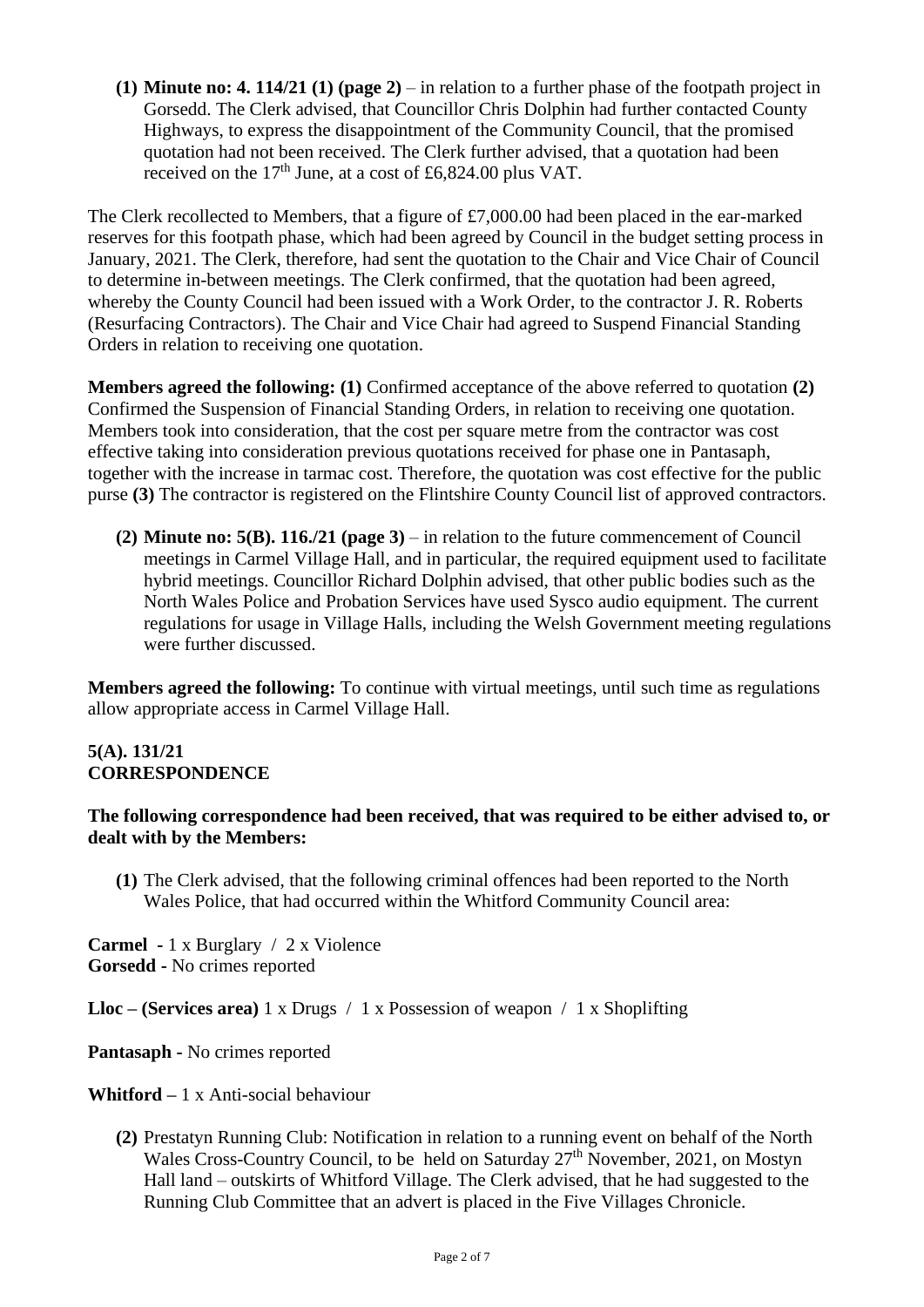- **(3)** Flintshire Local Voluntary Council: Question and answer session with Welsh government, in relation to the reopening of meeting venues; to be held virtually on Wednesday  $9<sup>th</sup>$  June at 12 noon. The Clerk advised, that Councillor Richard Dolphin had registered to attend the virtual meeting. (Councillor Dolphin provided a report under Representatives report) **Minute number 6. 135/21 on pages 5 & 6 below.**
- **(4)** Cymdeithas Thomas Pennant: Update on the work of the Society.

#### **The following correspondence was forwarded by e-mail to Members:**

**(i)** Flintshire County Council: 2021 Summer Play Scheme update.

Councillor Richard Dolphin recollected Members to previous years statistics, which reflected an extremely low attendance over the five week period in both Carmel and Whitford. The statistics indicated, that the majority of Community Council's in the County provide the scheme for a three week period. Members discussed further.

**Members agreed the following:** To await the statistical figures following this summers play scheme.

- **(ii)** North & Mid Wales Trunk Road Agent: Notification of proposed works on A55 between Halkyn and Junction 31 at Caerwys; commencing  $28<sup>th</sup>$  June to  $9<sup>th</sup>$  July. Road will be closed on occasions during the evening period.
- **(iii)** HyNet North West: Further information in relation to a CO2 pipeline proposals. Members to complete on a personal basis. The Clerk advised, that Councillor Gareth Sharp had attended the virtual presentation.
- **(iv)** Flintshire County Council: Your Council News June 2021.
- **(v)** Flintshire County Council: Increasing Covid-19 infections in the County.

#### **5(B). 132/21 CLERK'S REPORT**

- **(a)** The Clerk advised, that he had been contacted by a concerned resident in Whitford, seeking the whereabouts of the tennis court posts which had apparently been removed. Following the Clerk contacting Aura Leisure, it was confirmed, that the posts had been removed for refurbishment. The posts are now back in situ.
- **(b)** The Clerk advised, that Councillor William Glynn had been contacted by former Councillor Tegwyn Thomas. Councillor Glynn advised, that Councillor Thomas thanked the Council for the condolence card and kind message sent following the passing of his wife, which was appreciated.
- **(c)** The Clerk recollected to Members, an e-mail forwarded from the Welsh Government (WG) in relation to a Clerk's qualification consultation. Whilst this has been contained in a number of reviews for approximately eight years, it is only recently that the WG have agreed that a qualification is required.

The qualification is part of a range of measures that WG wish to provide Town & Community Councils in Wales with a 'General Power of Competence'. Apart from the Clerk qualification, the following is also required for a Council to be eligible: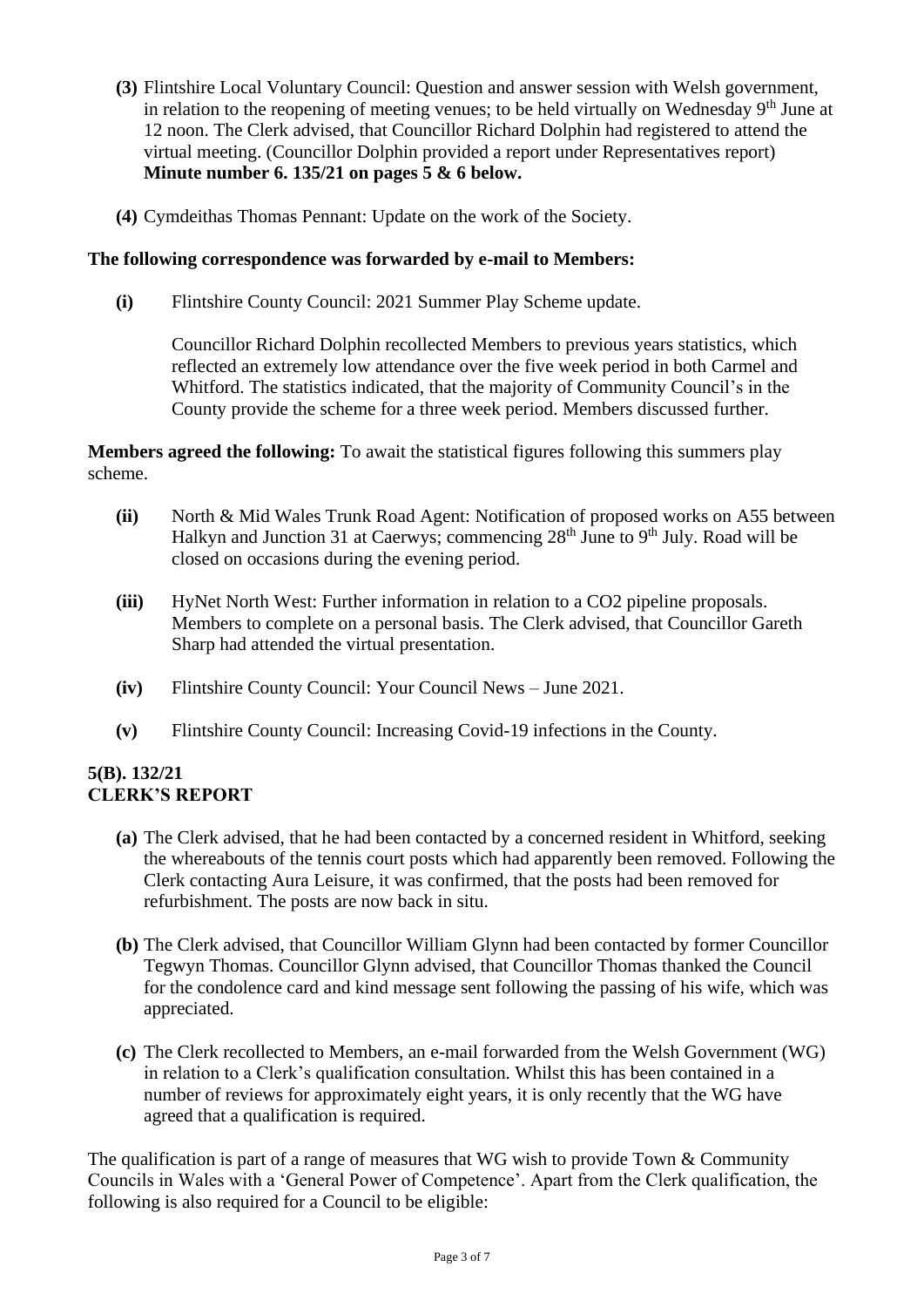- At least two-thirds of the total number of members of the council have been declared to be elected, whether at an ordinary election or at a by-election.
- The clerk to the council holds such qualification or description of qualification as may be specified by the Welsh Ministers by regulations.
- The council has received unqualified auditor's opinions from the Auditor General for Wales, for two consecutive financial years. The latest unqualified auditor's opinion must have been received during the 12 months preceding the day on which the council's resolution is passed.

The Clerk further advised, that the General Power of Competence is presently scheduled to commence from May 2022. Whilst there are many Clerk's in Wales who hold various qualifications, such as the qualification held by the Clerk to this Council; however, the Clerk's qualification was gained a considerable number of years and is not included in the current consultation. The Clerk expressed his willingness to complete the Certificate in Local Council Administration (CiLCA). The Welsh Government have agreed a bursary to 50 Clerk's to cover the CiLCA registration at a cost of £410.00, together with other training cost at £250.00. The Clerk has applied for the bursary. There would be minimal costs incurred by this Council i.e., stationery and training hours, which would be shared with other Councils.

**Members agreed the following:** To support the Clerk during his training period, together with the ancillary costs for this Council.

**(d)** Prior to the meeting, Councillor Richard Dolphin brought to the attention of the Clerk the following concern: Carmel Facebook comments to the lack of recreational space for young people and in particular, fencing surrounding the school field and lack of access during evenings and weekends. Councillor Matthew Marshall had also contacted the Clerk to the same concern. Members were shown virtually the Facebook comments together with photographs of an area of private land, adjacent to a public footpath, that had been damaged.

Councillor Matthew Marshall advised Members, as to the various comments on the local Facebook page, which highlighted the lack of areas available for the youths of the village to play and socialise. Councillor Marshall referred to comments on the Facebook page, in particular, to the assumption, that as the youths are using the various public footpaths, they are causing anti-social behaviour.

Councillor Richard Dolphin advised Members, that he had placed an appropriate reply to the Facebook comments (this was viewed virtually by Members). Councillor Dolphin had visited the area of the public footpath which runs through private land with Councillor Chris Dolphin; whereby litter was removed. Councillor Dolphin expressed his concern, that the school field which has been an area for the youths to play and socialise, has now apparently been closed during the weekday evenings and at weekends. The area at the bottom of the school field was discussed.

Councillor Chris Dolphin advised, that in the area of the public footpath which runs through private property, a number of holes had been dug to create ramps; this action had caused damage to an area of wild flowers. Councillor Dolphin was pleased that the landowner together with a number of parents were due to meet to discuss the concern.

**Members agreed the following:** The Clerk to write to the Chair of Ysgol Bro Carmel School Governors **(i)** To enquire if the locking of the area is a temporary measure, and in particular, will the area be accessible during the summer school holiday period **(ii)** Area of land at the bottom of the school field; the Councillors would be pleased to be made aware, if the school have a future use for this area.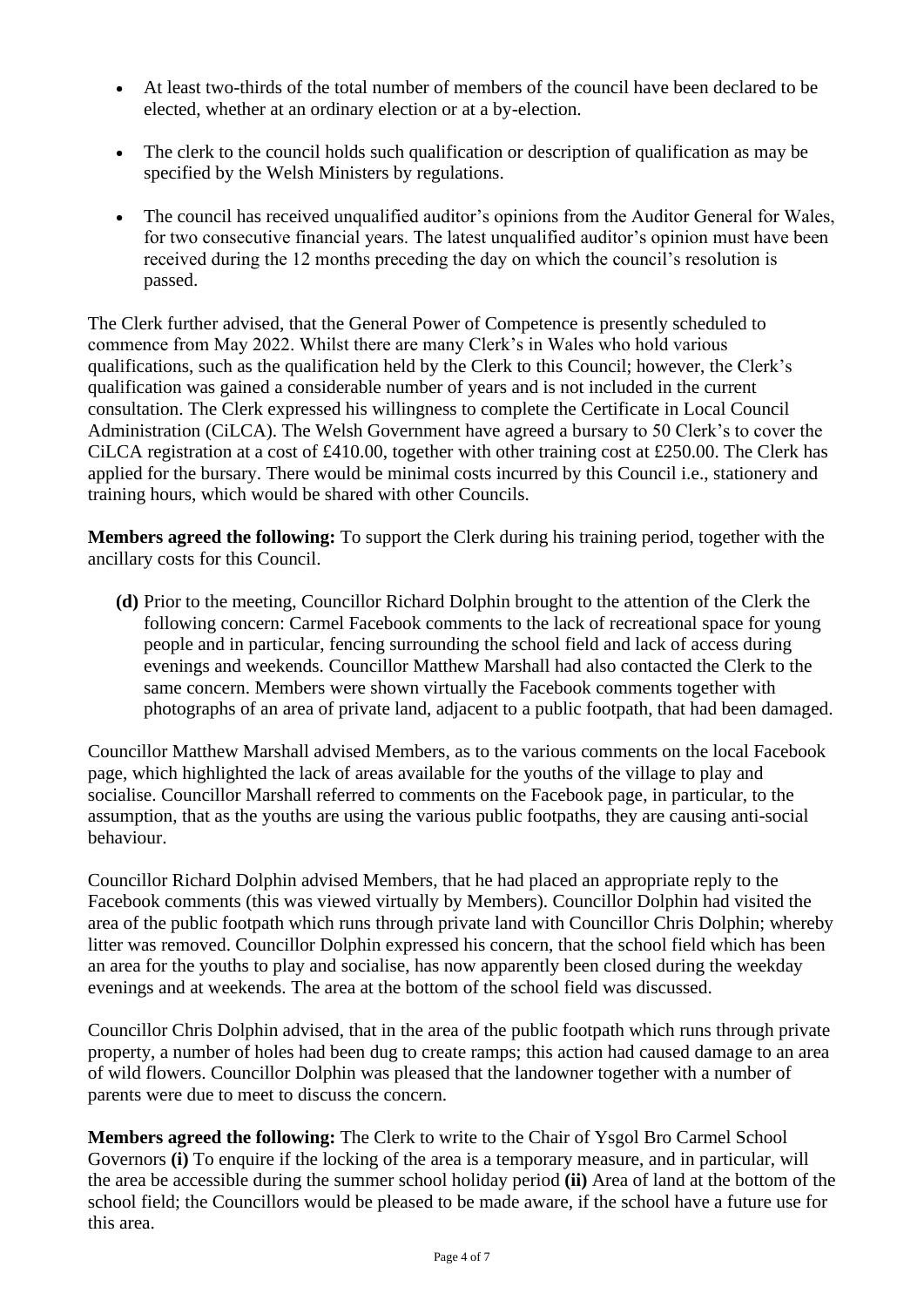#### **(e) The Clerk advised, that the following items had been received from County Councillor Chris Dolphin:**

- **(i)** The new speed activated sign sited on Carmel Road, Carmel is faulty; this has been reported to Flintshire County Council on the 7<sup>th</sup> and 28<sup>th</sup> June. Councillor Dolphin advised, that there had been no reply from the County Highways Officer, and would escalate the matter.
- **(ii)** Flintshire County Council Wildflower Scheme. Councillor Dolphin advised, that he had suggested to the County that the Carmel Village Green area may be suitable for this scheme, together with the bank adjacent to the A5026 and the Ocean View Estate.

#### **5(C). 133/21 TO RECEIVE AND APPROVE THE QUARTERLY STATEMENT OF ACCOUNTS TO THE 30TH JUNE 2021**

The Clerk, as Financial Officer, provided Members with a copy of the Quarterly Statement of Accounts, as at the end of June, 2021, together with copies of the two Council Bank account statements. The Clerk further provided Members, with a breakdown in relation to the budget headings, which included income and expenditure to-date.

**Members agreed the following:** Approved the Statement of Accounts, whereby the document was agreed to be signed by the Chair of Council; Councillor Richard Dolphin.

### **5(D). 134/21 STREETSCENE SCHEDULE (FLINTSHIRE COUNTY COUNCIL)**

The Clerk advised, that there had been no update received.

#### **Members brought the following concerns to the meeting:**

- **(1)** Monastery Road, Pantasaph; Pot holes in area between St. David's Close and St. Clare's Close.
- **(2)** Monastery Road, Pantasaph; Tarmac requires attention in area of Red telephone box.
- **(3)** A5151 Road; Pot holes and edging of road crumbling (Pen Ffordd Llan Roundabout travelling towards Trelawnyd) outside property named Ghia.
- **(4)** Whitford Road junction with A5026; large bush growing into road on right hand side travelling to Whitford from Carmel.
- **(5)** A5026 road junction with Whitford Road; travelling to area of Lloc Garage. Could a review of the brambles that have grown along this length of roadway be carried out.

#### **The Clerk advised, that the above concerns would be brought to the attention of StreetScene.**

#### **6. 135/21**

## **REPRESENTATIVES REPORTS (COMMITTEES, LIAISON & MEETINGS ATTENDED)**

**(1)** Flintshire Local Voluntary Council: Question and answer session with Welsh Assembly in relation to the reopening of meeting venues. Councillor Richard Dolphin provided the following report following his virtual attendance. The virtual meeting was informative.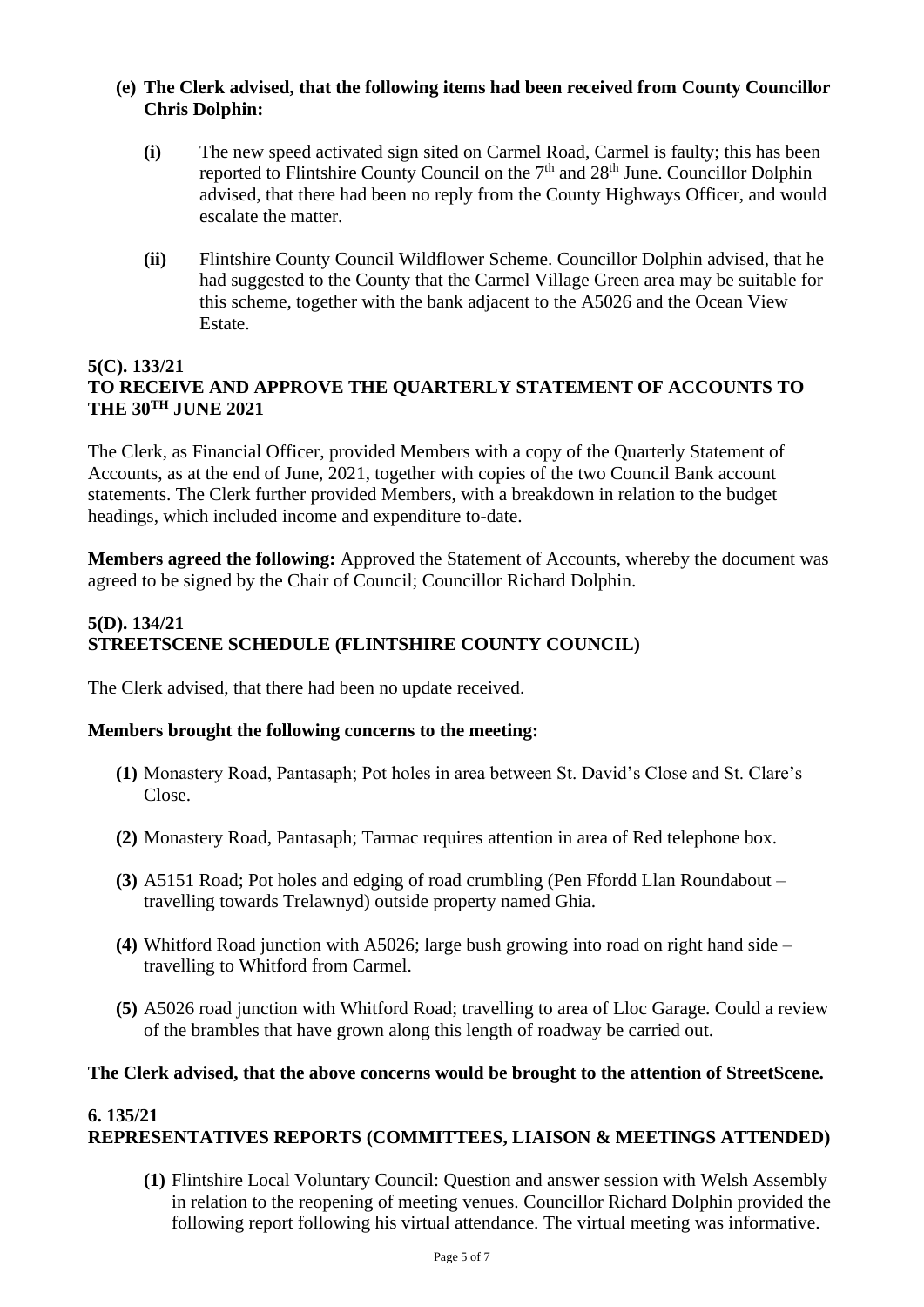Prior to the Council re-commencing their meetings in the Carmel Village Hall, it was considered good practice for the Council to complete a risk assessment.

#### **7(A). 136/21 PLANNING APPLICATIONS**

## **The following planning application to be considered by Members at the meeting:**

• Application number: 063088 – for removal or variation of condition following grant of planning permission, at Land East of McDonald's, Lloc.

**Comment by Council:** No objection. The Community Council are pleased with the reduction in size of the two buildings, and in particular, to increase the approved four spaces to twelve to accommodate electric vehicle charging units.

## **7(B). 137/21 PLANNING DECISIONS**

No planning decisions have been received from Flintshire County Council

# **8. 138/21 APPROVAL OF ACCOUNTS FOR PAYMENT**

| <b>Cheque</b><br><b>Number</b> | <b>Payee</b>                                                                                                                             | <b>Net</b><br>£ | <b>Vat</b><br>£ | <b>Total</b><br>£ |
|--------------------------------|------------------------------------------------------------------------------------------------------------------------------------------|-----------------|-----------------|-------------------|
|                                | Payments made – to be confirmed:                                                                                                         |                 |                 |                   |
|                                | <b>Direct Debit:</b> Scottish Power (June - Street Lighting<br>Electricity Account - payment dated 18/06/2021)                           | 150.50          | 30.10           | 180.60            |
|                                | <b>Standing Order:</b> R. P. Parry - Clerk to Council<br>(Monthly salary & home working allowance for June)<br>Payments dated 01/07/2021 |                 |                 |                   |
|                                | Payments for consideration at meeting to be paid<br>by BACS:                                                                             |                 |                 |                   |
|                                | <b>Standing Order BACS: H. M. Revenue &amp; Customs.</b><br>Clerk's PAYE & Clerk & Council NI - April, May &<br>June, 2021               | 604.56          |                 | 604.56            |

## **9. 139/21 APPLICATIONS FOR FINANCIAL SUPPORT**

| <b>Cheque</b><br><b>Number</b> | Name of organisation     | <b>Amount granted</b> |
|--------------------------------|--------------------------|-----------------------|
|                                | No applications received |                       |